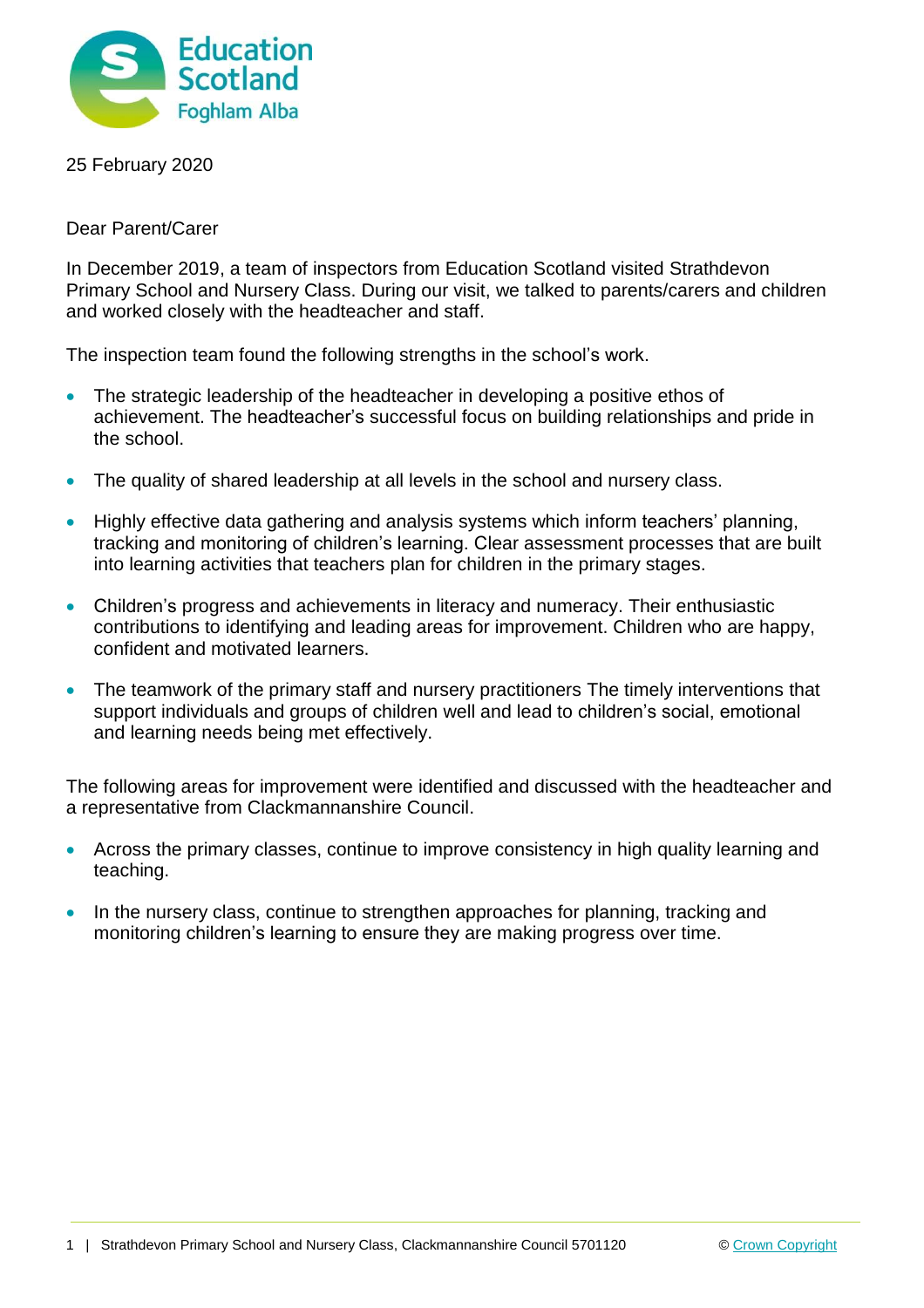

We gathered evidence to enable us to evaluate the school's work using four quality indicators from [How good is our school? \(4](https://education.gov.scot/improvement/Documents/Frameworks_SelfEvaluation/FRWK2_NIHeditHGIOS/FRWK2_HGIOS4.pdf)<sup>th</sup> edition) and [How good is our early learning and childcare?.](https://education.gov.scot/improvement/Documents/Frameworks_SelfEvaluation/FRWK1_NIHeditSelf-evaluationHGIELC/HGIOELC020316Revised.pdf) Quality indicators help schools, local authorities and inspectors to judge what is working well and what needs to be improved. Following the inspection of each school, the Scottish Government gathers details of our evaluations to keep track of how well Scottish schools are doing.

## Here are Education Scotland's evaluations for Strathdevon Primary School and Nursery Class

| <b>Quality indicators for the primary stages</b>                                                                                          | <b>Evaluation</b> |
|-------------------------------------------------------------------------------------------------------------------------------------------|-------------------|
| Leadership of change                                                                                                                      | very good         |
| Learning, teaching and assessment                                                                                                         | good              |
| Raising attainment and achievement                                                                                                        | very good         |
| <b>Ensuring wellbeing, equality and inclusion</b>                                                                                         | very good         |
| Descriptions of the evaluations are available from:<br>How good is our school? (4 <sup>th</sup> edition), Appendix 3: The six-point scale |                   |

| <b>Quality indicators for the nursery class</b>                                                                                      | <b>Evaluation</b> |
|--------------------------------------------------------------------------------------------------------------------------------------|-------------------|
| Leadership of change                                                                                                                 | very good         |
| Learning, teaching and assessment                                                                                                    | good              |
| Securing children's progress                                                                                                         | good              |
| Ensuring wellbeing, equality and inclusion                                                                                           | very good         |
| Descriptions of the evaluations are available from:<br>How good is our early learning and childcare? Appendix 1: The six-point scale |                   |

A more detailed document called Summarised Inspection Findings (SIF) will be available on the Education Scotland website at:

<https://education.gov.scot/education-scotland/inspection-reports/reports-page/?id=4862>